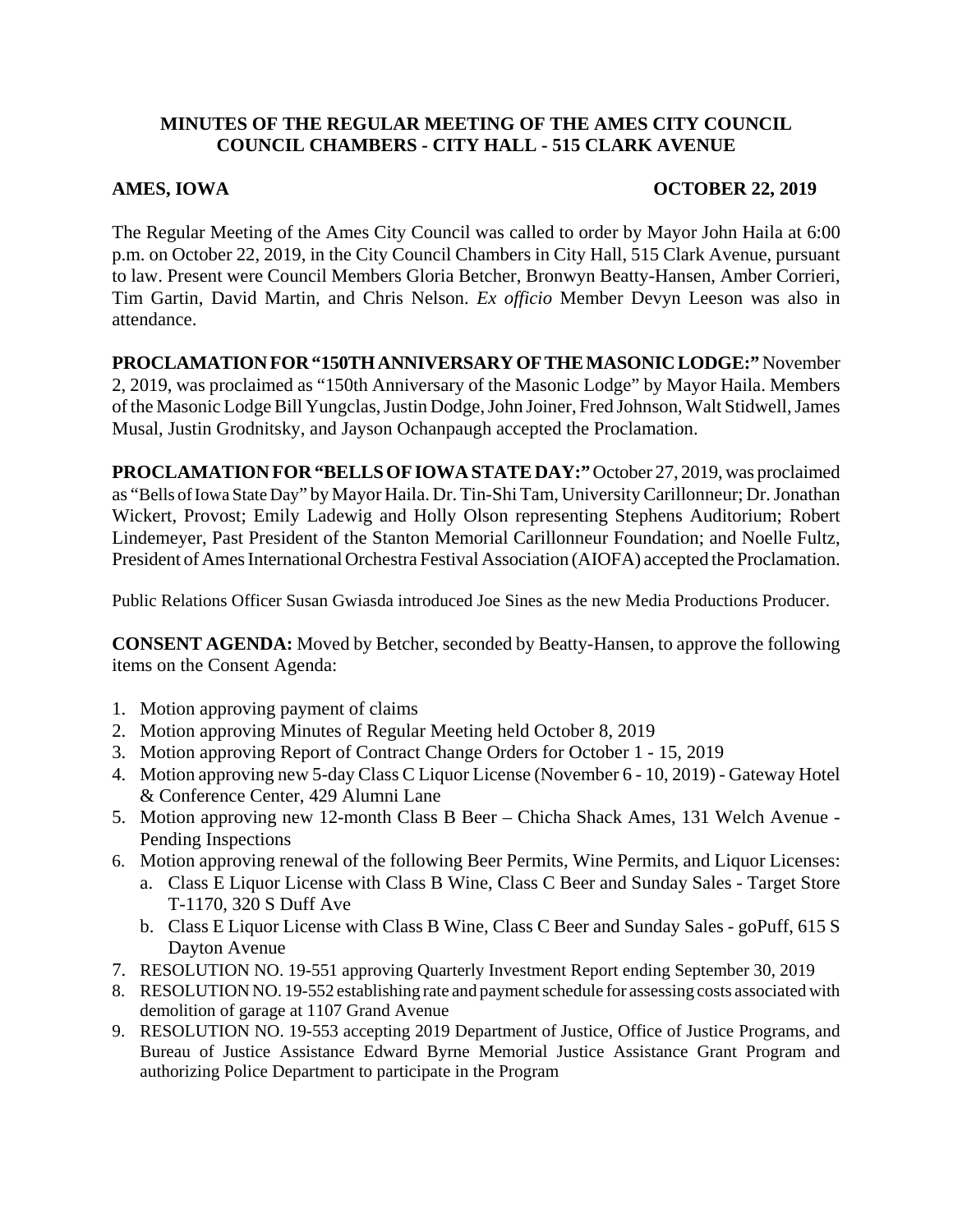- 10. RESOLUTION NO. 19-554 setting November 12, 2019, as the date of hearing regarding vacating Sanitary Sewer Easement at 610 and 700 SE 16<sup>th</sup> Street
- 11. RESOLUTION NO. 19-555 approving preliminary plans and specifications for Water Plant Maintenance and Storage Building Project (located at the Water Treatment Plant); setting November 27, 2019, as bid due date and December 10, 2019, as date of public hearing
- 12. RESOLUTION NO. 19-556 authorizing procurement of new Furnace Atomic Absorption Spectrophotometer from Agilent Technologies of Wilmington, Delaware, for Water and Pollution Control Laboratory Services Division in the amount of \$42,909.48
- 13. RESOLUTION NO. 19-557 awarding contract to Fair Manufacturing Inc., of Yankton, South Dakota, for the purchase of one 8'-wide self-contained snow blower for Public Works Department in the amount of \$81,421 (purchase amount \$85,421 - \$4,000 trade in value)
- 14. RESOLUTION NO. 19-558 approving contract and bond for Water Pollution Control Facility Methane Engine Generator Replacement Project
- 15. RESOLUTION NO. 19-559 approving contract and bond for 2018/19 Sanitary Sewer Rehabilitation (SIPHON)
- 16. RESOLUTION NO. 19-560 approving contract and bond for 2019/20 Sanitary Sewer Rehabilitation (Munn Woods)
- 17. RESOLUTION NO. 19-561 approving Change Order No. 2 to TEI Construction Services, Inc., of Duncan, South Carolina, in an amount not to exceed \$120,000 for Power Plant Maintenance Services contract
- 18. RESOLUTION NO. 19-562 approving Change Order No. 7 to Helfrich Brothers Boiler Works, Inc., of Lawrence, Massachusetts, in the amount of \$80,250 (inclusive of sales tax) for Power Plant Unit 7 Boiler Repair project
- 19. RESOLUTION NO. 19-563 approving Change Order No. 1 to Earth Services & Abatement (ESA) LLC, of Des Moines, Iowa, in an amount not to exceed \$74,000 for Asbestos Remediation and Related Services and Supply Contract for Power Plant
- 20. RESOLUTION NO. 19-564 accepting partial completion of public improvements for The Irons Subdivision and reducing the security being held therefor
- 21. RESOLUTION NO. 19-565 accepting partial completion of public improvements for Village Park Subdivision, 1<sup>st</sup> Addition, and reducing the security being held therefor

Roll Call Vote: 6-0. Resolutions/Motions declared adopted/approved unanimously, signed by the Mayor, and hereby made a portion of these Minutes.

**PUBLIC FORUM:** Mayor Haila opened Public Forum.

Merlin Pfannkuch, 1424 Kellogg Avenue, Ames, suggested that Council get aggressive with planning a new aquatic facility. He said the people of Ames are getting shorted of amenities while the industrial interests are being developed. Mr. Pfannkuch said incentives have been approved without consideration of the big picture and the overall financial situation.

Mayor Haila closed the Public Forum after no one else came forward to speak.

## **STAFF REPORT REGARDING INCENTIVES TO CONVERT RENTAL UNITS BACK TO**

**OWNER-OCCUPIED HOUSING:** Planning Director Kelly Diekmann reviewed the staff report response regarding the request from City Council to research options for incentives directed towards the conversion of single-family dwellings from rental properties to home ownership. He said staff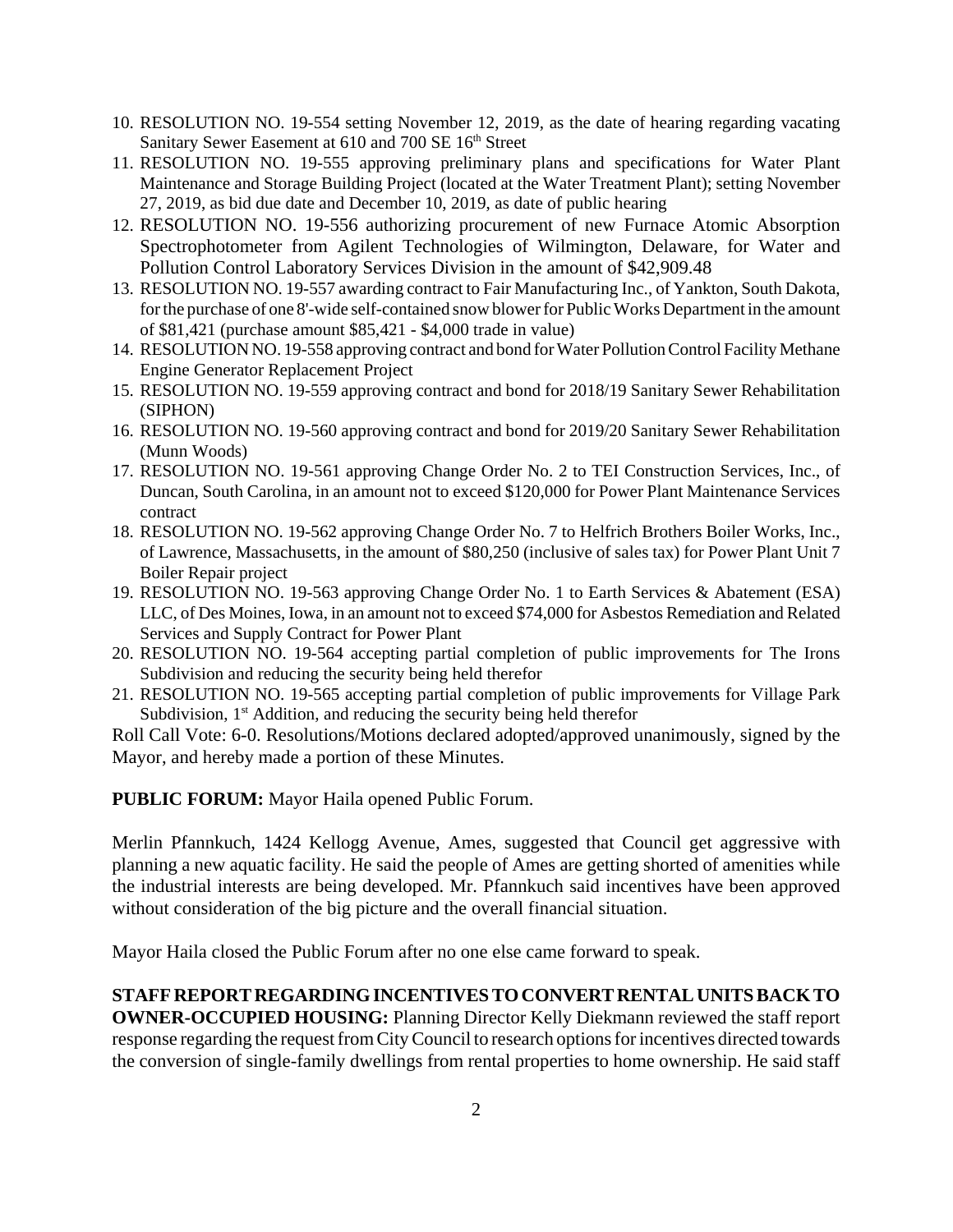has divided the topic into four issues to focus the discussion on defining goals for an incentive program. One of the issues intended to be addressed by incentivizing the conversion of properties is the condition of the home and its desirability as an owner-occupied home as opposed to a rental home. Rental properties may have been modified to increase bedrooms or create different entrances; these modifications affect the flow and layout of a floor plan and do not work well for other household types.

Mr. Diekmann said if Council pursued a program to rehabilitate former rental properties, the program could either provide reimbursement for rehabilitation work, support the acquisition of former rental properties through down payment or closing cost assistance to the buyers, or purchase former rentals directly, then sell them to new owners. The next issue is the form of funding for the program. Whether used for acquisition or rehabilitation, the incentive can be offered as a grant or a loan. In either case, continued funding by the City is required to support a program long-term if no revenue is generated from prior investments. He reviewed the pros and cons of loans and grants.

The third issue is the source of the incentives. Mr. Diekmann said the options are a Property Tax Abatement for improvements made to a property within an Urban Revitalization Area, HOME/CDBG funding, and City funding. Household eligibility was the fourth issue that was reviewed. Mr. Diekmann advised Council that the use of federal funds will limit benefits to low- and moderate-income (LMI) households. To move forward with creating an incentive-based housing conversion program, City Council would need to identify the goals for the incentive program and provide direction regarding the four issues discussed. He said staff believes that, if this program were to move forward, it should be targeted to areas where there is an imbalance in ownership and rental properties. Targeting resources to specific areas would likely make the most appreciable difference in housing conditions compared to a distributed city-wide program.

Council Member Betcher asked what happens after an incentive is given. Mr. Diekmann said most examples required some element of length of stay by the buyer that is tied to the value of the incentive. Deed restrictions stay with the property and would be an option for the program as well.

Council Member Beatty-Hansen said the homes that will be available first will be the ones that could be targeted for LMI for use of the federal dollars. Then if that works, staff could potentially expand it in the future to market-rate homes too. Council Member Corrieri said she is more interested in the affordability piece. She said she is concerned about the number of homeowners who are able to qualify to purchase a home. She said she would like to target affordable properties, but maybe make the income guidelines different if the program was self-funded. Council Member Betcher said she would like to see the other component to convert rentals back to owner-occupied homes in nearcampus neighborhoods as she thinks stability is more important than affordability. Ms. Corrieri clarified that affordability in targeted neighborhoods is what she meant, not necessarily a city-wide program.

Council Member Martin said he loves the idea that there might be a number of smaller homes that may not be affordable under certain guidelines, but are still an important end of the market. If staff could institute a market to convert the smaller rental homes back to owner-occupied, they could see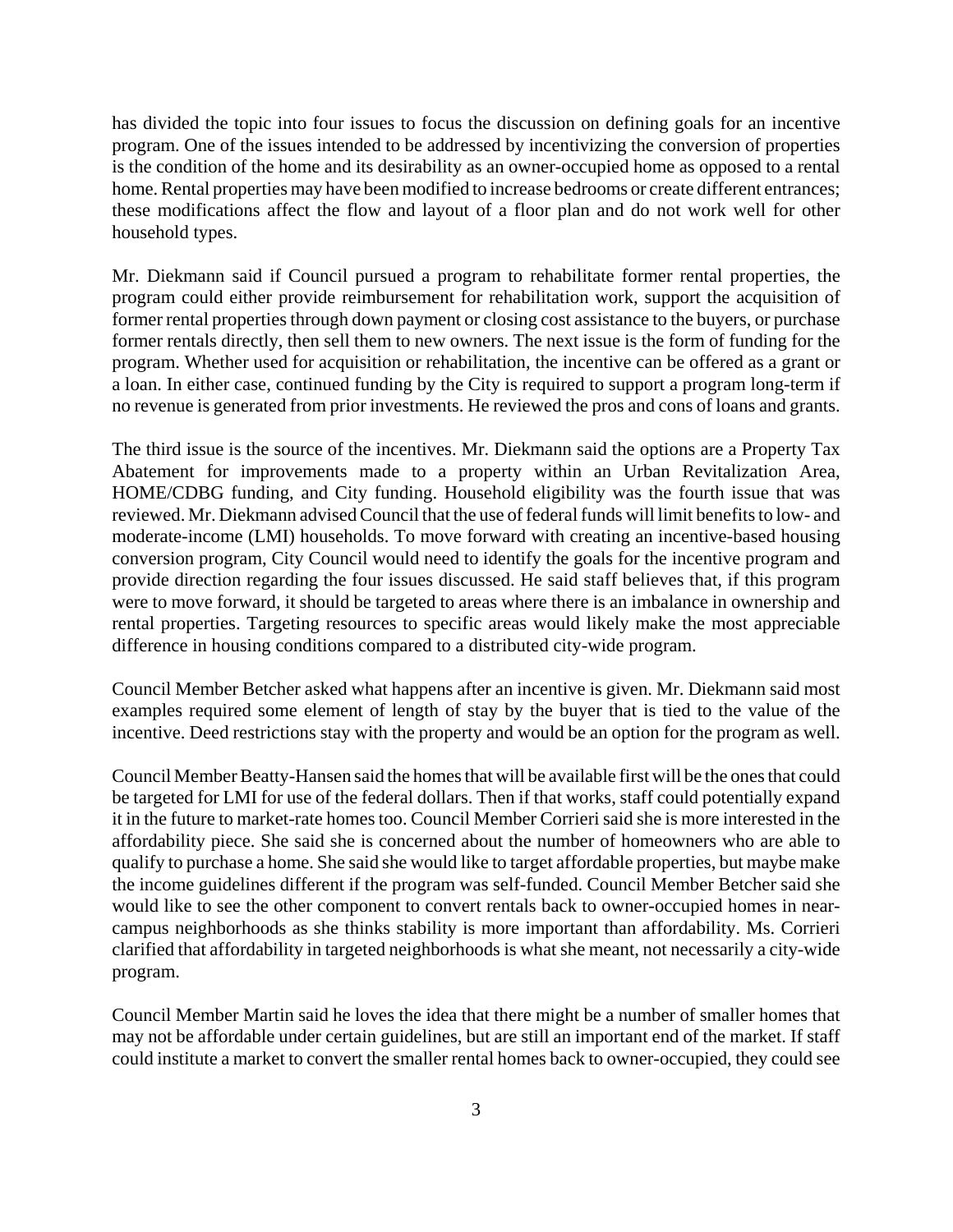how much interest and how effective the program is. Ms. Beatty-Hansen said if they start with the affordable LMI target, they could use federal and City funds. Mr. Martin said that some of the smaller homes are easier to switch between renter occupants and owner-occupied simply because a smaller house wouldn't be split up. Council Member Gartin asked if it should matter that the context right now is that rent affordability is decreasing dramatically. He said the reason for all of these conversions to rentals was because the University added 10,000 students in a short amount of time and the market responded with more multi-family units. He suggested that if a landlord can't find renters for a house, economic incentives would be available to convert it back to owneroccupied. Mr. Gartin asked how staff would decide who gets the opportunities. Ms. Corrieri said there would be an application process like any other program that the City offers.

City Council Member Nelson said some units haven't been maintained as well and this will provide that incentive for people to be able to make those changes as the houses turn over. Ms. Beatty-Hansen said it's the best time to offer incentives to convert; if they don't, the rent would be lowered with no incentive to sell it back to be owner-occupied. Mr. Nelson said he is interested in having the two different programs that address the two issues related to rental housing. Ms. Baker-Latimer, Housing Coordinator, said as part of the Consolidated Plan, an online survey and a paper survey will be launched on October 28, 2019, which hasn't been done since 2015-16. Mayor Haila asked Mr. Diekmann if the discussions from Council are independent programs. Mr. Diekmann said operating a program that is not geared toward affordable housing should not be blended with federal funds because then the federal rules apply to all of the funds in the program. Ms. Beatty-Hansen said they won't be able to do a lot of homes in a year, but if they focus on the near-Campus neighborhoods, they could also include the affordable ones too. Ms. Betcher said as the guidelines are developed, priority could be given to homes in the specific neighborhoods, but the affordable part can be citywide.

Moved by Beatty-Hansen, seconded by Corrieri, to explore two programs: one targeting affordable housing and one to be able to convert rental housing back into owner-occupied in targeted areas with the targeted areas to be suggested by staff.

Vote on Motion: 6-0. Motion declared carried unanimously.

Mayor Haila advised Council to discuss the issues as they were laid out. Mr. Diekmann said staff's involvement in the rehabilitation process is time-intensive and there will be an element of cost that will need to be brought back to Council. Ms. Baker-Latimer said they have tried similar programs on a smaller scale. Ms. Corrieri asked if the program is as labor-intensive if the City is providing grant money for the property owner to rehab and then sell it as an owner-occupied property rather than the City doing the rehabilitation and resale. Ms. Beatty-Hansen said that providing reimbursement to the landlord would likely only work for the market-rate houses, but the affordable purchases would be a simpler process for staff to be involved in. Mr. Nelson asked if down payment assistance is the most helpful in the situation that the City is handling the rehab and sale. Ms. Baker-Latimer said the down payment assistance is the biggest gap. Ms. Corrieri said she is not advocating for the City to purchase properties. She said the City either would provide funding to the current owner to rehab and then sell it as an owner-occupied property, or the City would provide funding to the buyer to purchase it and then rehab it. Ms. Betcher asked if staff could provide an incentive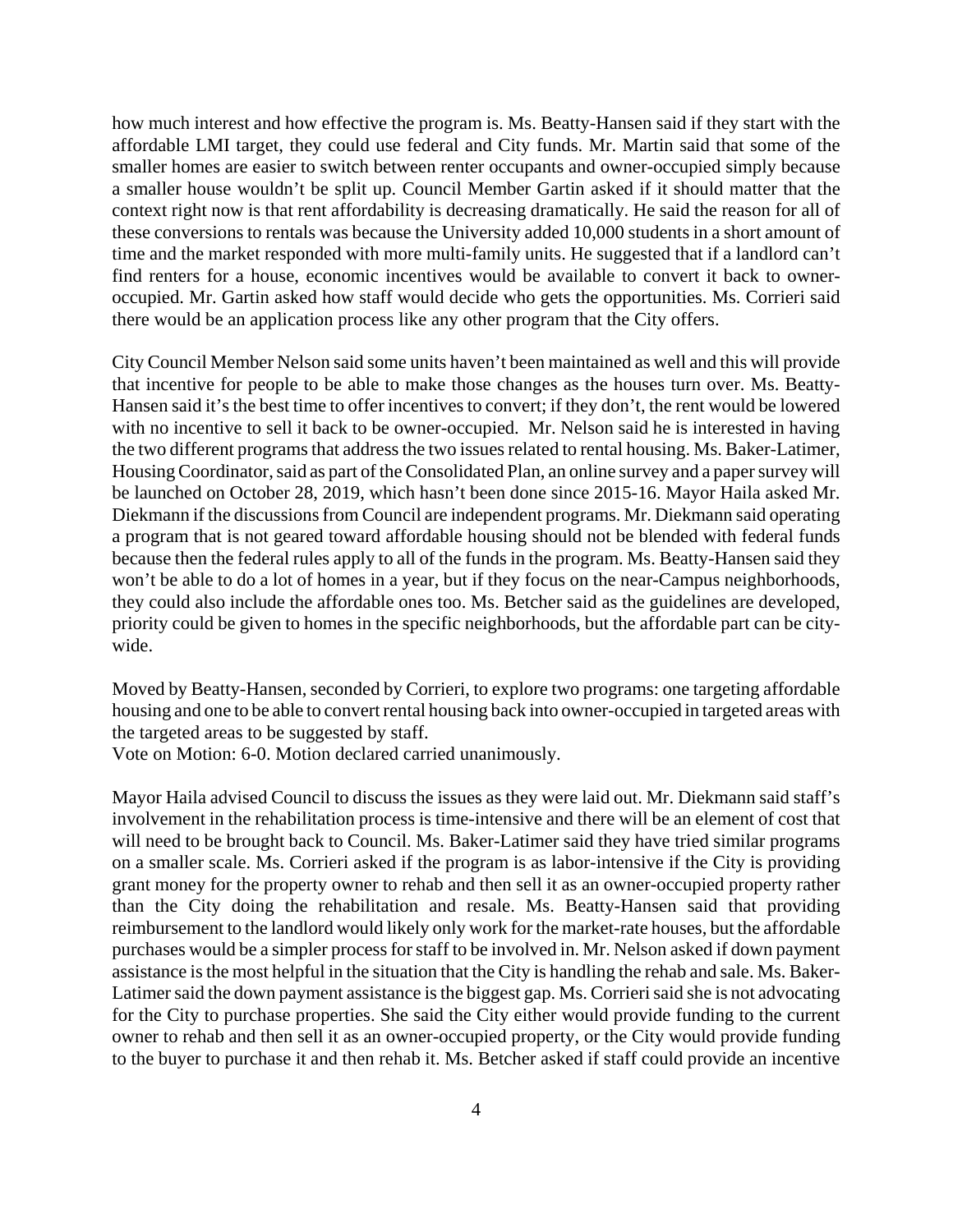in the form of money to the current owners of a rental house that doesn't need rehab work to place the deed restriction that it must be sold as owner-occupied and to sell in a certain amount of time. Mayor Haila confirmed that the Council does not want the City to buy the house and be involved in the rehab and resale.

Ms. Corrieri said affordable housing has been an issue for many years and not much has been done with it. She said she is not in favor of providing direct incentive for a seller if there is no rehab involved. Ms. Betcher said they need to restore the balance in neighborhoods. Ms. Beatty-Hansen said the ideal rentals that they would like to target are not the ones in great condition.

Moved by Betcher to provide reimbursement for rehabilitation work or down payment assistance to the buyer for rehabilitation work or direct incentive to the seller. Motion failed for lack of second.

Mr. Martin said another issue is to prevent current owner-occupied homes from becoming rentals. Ms. Beatty-Hansen said the deed restriction covers that concern.

Moved by Nelson, seconded by Beatty-Hansen, to provide reimbursement for rehabilitation work or down-payment assistance to the buyer or reimbursement for rehabilitation work to the seller.

Mr. Gartin said he came to this discussion in support of a conversion, but now is not in support of this because of an email that was received with data that says rentals are more affordable now than they have been in the last 40 years. There have been broader market incentives to make these transactions happen, so he is not supportive at this time. People who are currently renting are going to be incentivized to convert anyway.

Vote on Motion: 5-1. Voting aye: Betcher, Martin, Nelson, Beatty-Hansen, Corrieri. Voting nay: Gartin. Motion declared carried.

Mr. Diekmann said staff needs to know if Council wants there to be a match requirement. Mr. Nelson asked if CDBG funds would be used for grants. Ms. Corrieri said no match requirement would be needed.

Ms. Betcher said there is a partnership program in Maryland for City employees and University faculty to live near campus. The University provides \$15,000 and the City provides an additional \$5,000 for the program. She suggested seeing if Iowa State University would be interested in a similar program if there is a near-campus neighborhood focus.

Mr. Diekmann confirmed that Council is interested in both affordable and market-rate housing and that they want near-campus neighborhoods to be the focus, not to re-evaluate the whole city. Mr. Schainker asked if it would be reasonable to have a report before February so staff can plan for the budget needs. Ms. Beatty-Hansen asked if Mayor Haila could write a letter to the Board of Realtors to suggest a database of potential sales. Mayor Haila said he will come up with a way of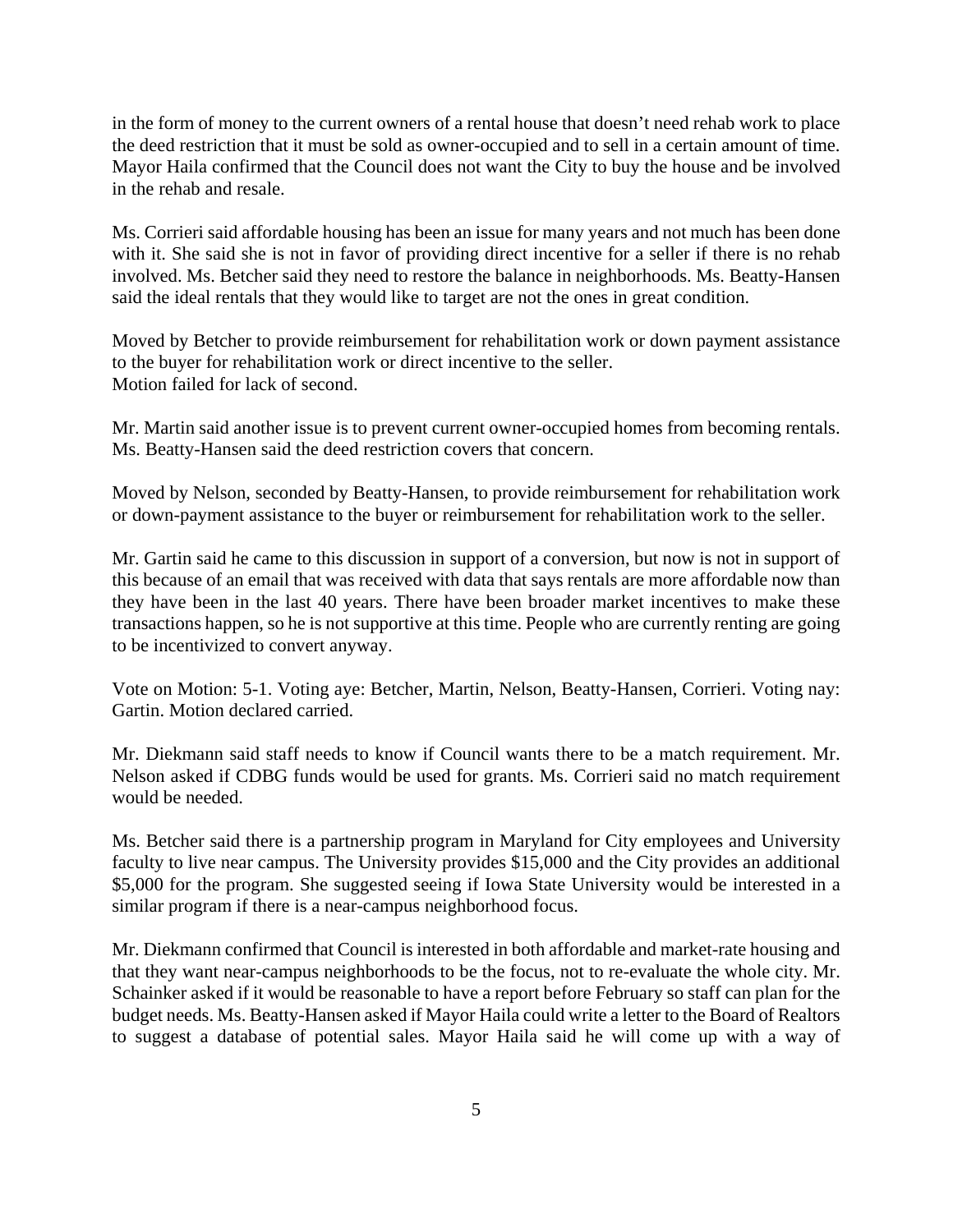communicating that and bring it back to Council on November 12 for a motion to do something with it.

**BROOKSIDE PARK RESTROOM RENOVATION PROJECT:** Parks and Recreation Director Keith Abraham reviewed the project and the questions that came up at the last meeting. The current balance of the Park Development Fund is \$715,000, which does not account for the cost of the restroom project for \$81,000. Council Member Gartin wanted to know if that would affect anything on the horizon. Mr. Abraham said that balance has already taken out the cost of the projects that have recently been completed or are already planned. Rose Prairie park development is the only project not accounted for yet in the five year CIP, which is for \$200,000. City Manager Schainker said the Park Development funds are usually used for new park land acquisition or new structures on playgrounds. He said \$100,000 of funds gets replenished every year with Council's support. Ms. Betcher said it won't get any cheaper if they wait.

Mayor Haila opened public comment. Seeing none, he closed public comment.

Mr. Abraham clarified the term value engineering was used by the architect, but it was more for clarification on things like tuck-pointing. The scope of the project is not changing and they are not reducing things and staff needs to obtain clarification from the contractor to see if there is potential for savings. Mr. Schainker said Item C on the Agenda for this item can be removed altogether as it is something staff would normally do anyway.

Moved by Nelson, seconded by Gartin, to adopt RESOLUTION NO. 19-566 approving a contract with Henkel Construction Company from Mason City, Iowa, in the amount of \$295,000. Roll Call Vote: 6-0. Resolution declared adopted unanimously, signed by the Mayor, and hereby made a portion of these Minutes.

Moved by Betcher, seconded by Gartin, to adopt RESOLUTION NO. 19-567 approving authorizing use of \$6,525 savings from completed Brookside Park Path Lighting Project, \$6,882 in savings from completed Maintenance Building Electrical Update, and up to \$81,805 from Park Development Fund.

Roll Call Vote: 6-0. Resolution declared adopted unanimously, signed by the Mayor, and hereby made a portion of these Minutes.

**ISU RESEARCH PARK URBAN RENEWAL AREA:** Moved by Gartin, seconded by Betcher, to pass on second reading an ordinance correcting boundaries of Tax-Increment Financing District No. 1.

Roll Call Vote: 6-0. Resolution declared adopted unanimously, signed by the Mayor, and hereby made a portion of these Minutes.

Moved by Gartin, seconded by Betcher, to pass on second reading an ordinance creating Tax-Increment Financing District No. 2.

Roll Call Vote: 6-0. Motion declared carried unanimously.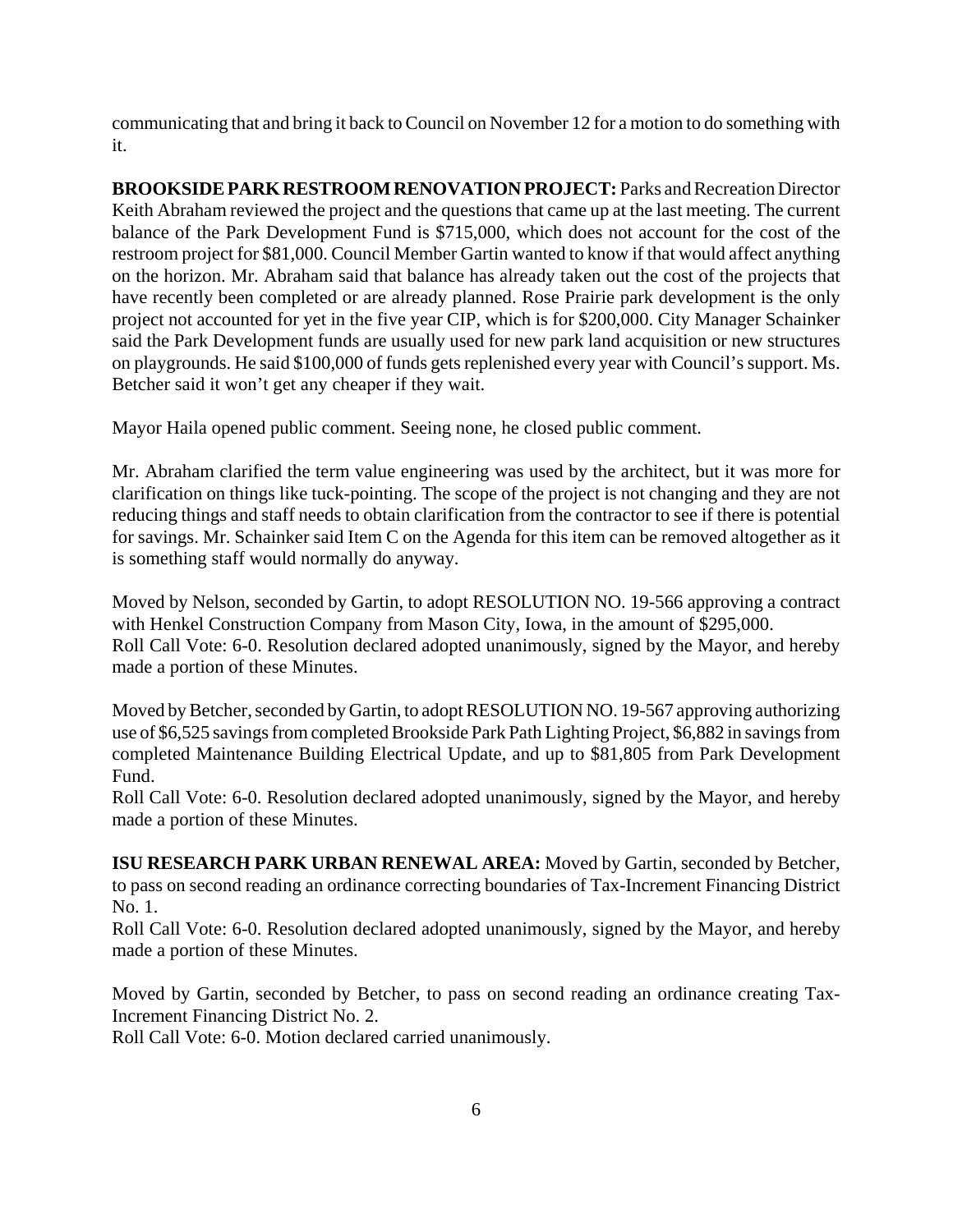Moved by Martin, seconded by Beatty-Hansen, to pass on second reading an ordinance amending Chapter 29 to establish definitions, standards, and enforcement procedures for licensing of guest lodging in specified zoning districts.

Roll Call Vote: 6-0. Motion declared carried unanimously.

Moved by Beatty-Hansen, seconded by Corrieri, to pass on second reading an ordinance amending Chapter 13 (Rental Code) to establish definitions, standards, and enforcement procedures for licensing of guest lodging in specified zoning districts.

Roll Call Vote: 6-0. Motion declared carried unanimously.

Moved by Beatty-Hansen, seconded by Nelson, to pass on second reading an ordinance creating Chapter 35 to establish definitions, standards, and enforcement procedures for licensing of guest lodging in specified zoning districts.

Roll Call Vote: 6-0. Motion declared carried unanimously.

Moved by Betcher, seconded by Corrieri, to pass on second reading an ordinance revising the agelimit restriction in the Contract Rezoning Agreement for 415 Stanton. Roll Call Vote: 6-0. Motion declared carried unanimously.

Moved by Corrieri, seconded by Betcher, to postpone third reading and adoption of the ordinance rezoning with Master Plan property located at 507 Lincoln Way from Downtown Gateway Commercial (DGC) to Highway-Oriented Commercial (HOC).

Vote on Motion: 5-1. Voting aye: Betcher, Martin, Gartin, Beatty-Hansen, Corrieri. Abstaining: Nelson. Motion declared carried.

### **DISPOSITION OF COMMUNICATIONS TO COUNCIL:**

Memo from Deb Schildroth, Assistant City Manager dated October 22, 2019, regarding ASSET Data for Budget Guidelines Session: Mr. Schainker advised Council that if they are satisfied with the memo, no action is needed. If they want anything changed, they would need to make a motion and bring it back to the next meeting. Council made no motion.

Memo from Kelly Diekmann, Planning & Housing Director, dated September 17, 2019, regarding Metronet's Request to Acquire Surplus City Property at 1420 Lincoln Way: Moved by Beatty-Hansen, seconded by Nelson, to initiate the process of rezoning from SGA to UCRM and to direct staff to negotiate with Metronet on the acquisition of the property. Vote on Motion: 6-0. Motion declared carried unanimously.

Email from Kyle Poorman dated October 10, 2019, regarding: (1) request to replace the flashing pedestrian light at Ames Middle School with an on-demand flashing pedestrian light; (2) request to 1) develop plans to make Mortensen Rd (west of South Dakota) safe for pedestrians including putting in crosswalks, pedestrian signage, and reducing the speed limit; 2) develop city-wide traffic plan with Ames School District; 3) provide update on staff's progress on studying sidewalk or bike path infill in area; 4) visit area to understand pedestrian safety issues; and (3) request to study the use of four-way red traffic lights with the idea of using the technique on intersections near ISU's